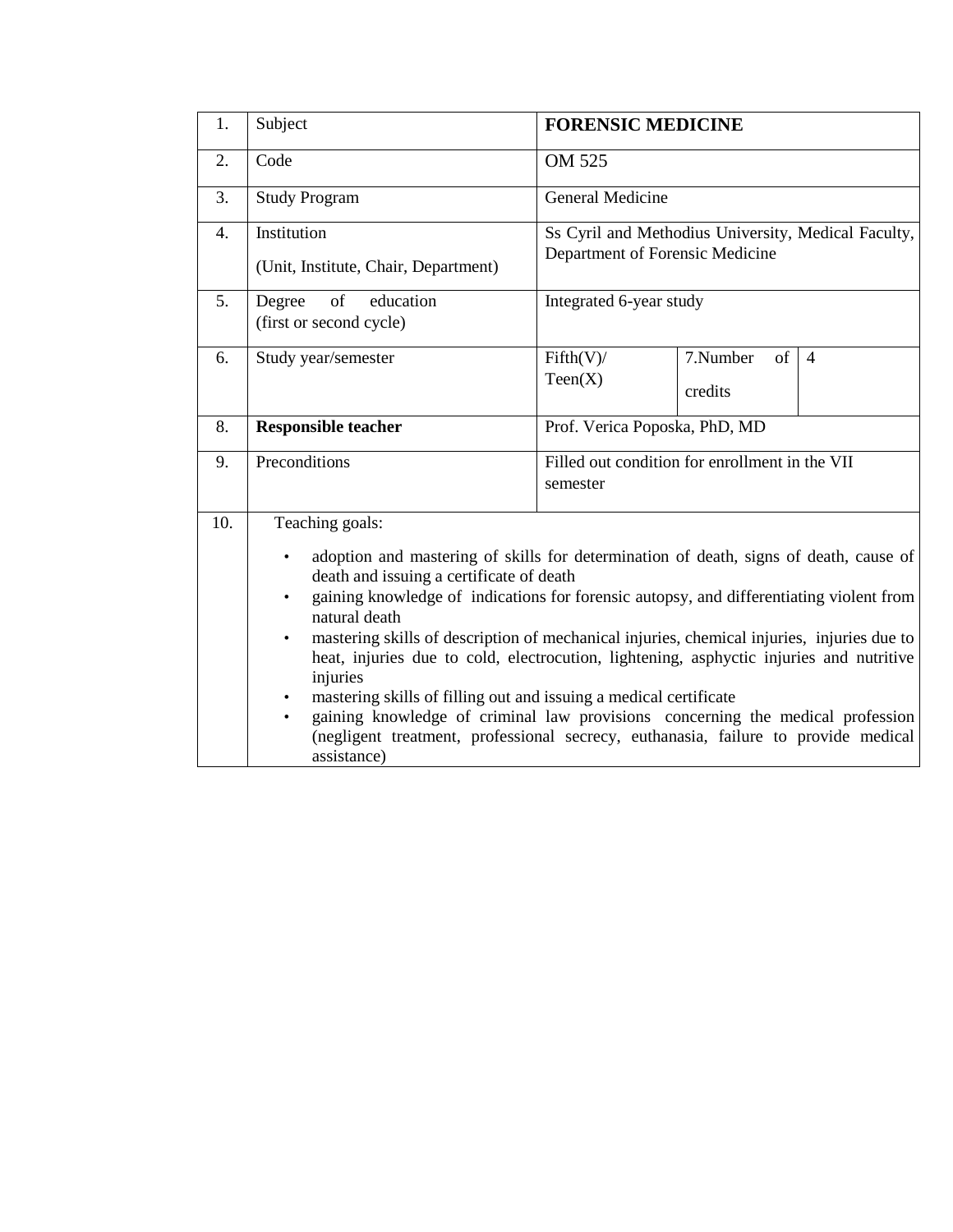## 11. Brief content:

## **Theoretical course:**

- Thanatology. Agony, dying, death, and types of death. Signs of death uncertain signs, early post-mortem signs, and certain or later post-mortem signs. Estimation of time since death. Determination of death and cause of death.
- Mechanical injuries, general characteristics. Blunt-force trauma, sharp-force trauma (stab wounds, incised wounds), and gunshot wounds.
- Asphyctic injuries, mechanism, and general characteristics. Strangulation, suffocation, and compression.
- Injuries due to heat, injuries due to cold, injuries due to electrocution, injuries due to lightening, injuries due to microwave, laser, and atomic radiation
- Chemical injuries, poisons. Poisoning with corrosives, poisoning with metals, medicamentous poisoning, poisoning with pesticides, alcohol poisoning, and drugs
- Nutritive injuries
- Identification of living, and of deceased. DNA identification.
- Violent death murder, suicide, and accident
- Forensic gynecology, and sexology
- Medico-legal expertise, and medico-legal expert. Medico-legal expertise of injuries.
- Medico-legal comment on the provisions of the criminal law for negligence, negligent treatment, failure to provide medical assistance, quackery, professional secrecy

|     | <b>Practical lessons:</b>                                                                                                                                                                                                                                                                                                                                                                                                                                                                                                                                                              |       |                                                                                                |            |  |  |  |  |  |
|-----|----------------------------------------------------------------------------------------------------------------------------------------------------------------------------------------------------------------------------------------------------------------------------------------------------------------------------------------------------------------------------------------------------------------------------------------------------------------------------------------------------------------------------------------------------------------------------------------|-------|------------------------------------------------------------------------------------------------|------------|--|--|--|--|--|
|     | Medico-legal autopsy. Performing technique of medico-legal autopsy. Goals and<br>$\bullet$<br>indications for medico-legal autopsy.<br>Medical certificate<br>$\bullet$<br>Examination of victims of sexual abuse<br>$\bullet$<br>Identification of living and deceased<br>$\bullet$<br>Determination of death and issuing of certificate of death<br>$\bullet$<br>Medical criminalistics, expertise of blood stains, fiber and hair, sperm<br>$\bullet$<br>Forensic DNA technology<br>٠<br><b>Seminar papers:</b> Students themselves choose matter in the field of forensic medicine |       |                                                                                                |            |  |  |  |  |  |
| 12. | <b>Methods of studying:</b><br>Interactive teaching, practical course and seminar papers                                                                                                                                                                                                                                                                                                                                                                                                                                                                                               |       |                                                                                                |            |  |  |  |  |  |
| 13. | Total available time:                                                                                                                                                                                                                                                                                                                                                                                                                                                                                                                                                                  |       | 120 classes                                                                                    |            |  |  |  |  |  |
| 14. | Organization of the course                                                                                                                                                                                                                                                                                                                                                                                                                                                                                                                                                             |       | 75 hours lectures-theoretical course, practical<br>course, and seminars 45 hours home studying |            |  |  |  |  |  |
| 15. | Forms of teaching<br>activities                                                                                                                                                                                                                                                                                                                                                                                                                                                                                                                                                        | 15.1. | Theoretical course                                                                             | 49 classes |  |  |  |  |  |
|     |                                                                                                                                                                                                                                                                                                                                                                                                                                                                                                                                                                                        | 15.2. | Practical course,                                                                              | 25 classes |  |  |  |  |  |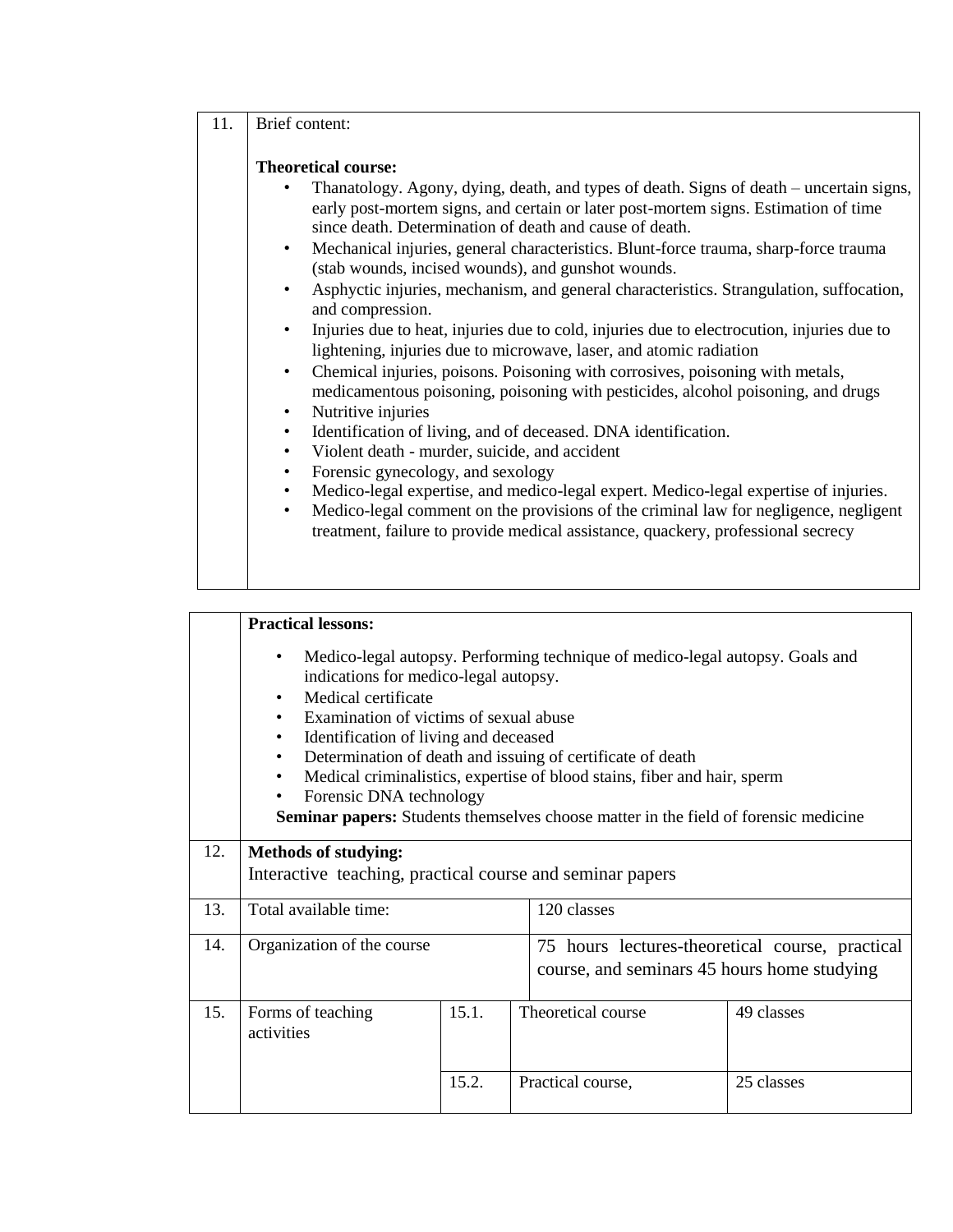|     |                                                                    |                           |                                                                                                                                                                          | Seminars                                                                                                                  |  | 1 class    |                |
|-----|--------------------------------------------------------------------|---------------------------|--------------------------------------------------------------------------------------------------------------------------------------------------------------------------|---------------------------------------------------------------------------------------------------------------------------|--|------------|----------------|
| 16. |                                                                    | Other forms of activities | 16.1.                                                                                                                                                                    | Practice                                                                                                                  |  | $\sqrt{2}$ |                |
|     | Method of assessment                                               |                           | 16.2.                                                                                                                                                                    | Individual tasks                                                                                                          |  | $\sqrt{2}$ |                |
|     |                                                                    |                           | 16.3.                                                                                                                                                                    | Individual (home) learning                                                                                                |  | 45 classes |                |
| 17. |                                                                    |                           |                                                                                                                                                                          |                                                                                                                           |  |            |                |
|     | 17.1                                                               | <b>Tests</b>              | Periodic evaluation $*$ min. 11 – max. 20<br>$\ast$<br>Periodic evaluation (preliminary exam): one written exam                                                          |                                                                                                                           |  |            |                |
|     | Final exam                                                         |                           | Oral exam*<br>min. $32 - max. 52$                                                                                                                                        |                                                                                                                           |  |            |                |
|     |                                                                    |                           |                                                                                                                                                                          | Practical exam*                                                                                                           |  |            |                |
|     |                                                                    |                           | min. $11 - \text{max}$ . 20                                                                                                                                              |                                                                                                                           |  |            |                |
|     |                                                                    |                           | ∗<br>Oral exam (integrative) $-3$ questions to evaluate the<br>integrative knowledge important for understanding the entirety of<br>the subject and the medical practice |                                                                                                                           |  |            |                |
|     |                                                                    |                           | ∗                                                                                                                                                                        | Practical exam (according to the skills $-2$ questions<br>from the practical course and skills of writing Latin diagnosis |  |            |                |
|     | Seminar<br>17.2<br>paper/project<br>(oral/written<br>presentation) |                           | $1 - 2$                                                                                                                                                                  |                                                                                                                           |  |            | $min - max$    |
|     | 17.3                                                               | Active                    |                                                                                                                                                                          |                                                                                                                           |  |            | $min - max$    |
|     |                                                                    | participation             |                                                                                                                                                                          | Theoretical course                                                                                                        |  |            | $1 - 3$        |
|     |                                                                    |                           |                                                                                                                                                                          | Practical course                                                                                                          |  |            | $3 - 5$        |
|     |                                                                    |                           |                                                                                                                                                                          | Completed textbook                                                                                                        |  |            | mandatory      |
| 18. |                                                                    | Grading criteria          |                                                                                                                                                                          | up to 59 points                                                                                                           |  |            | $5$ (five) $F$ |
|     | (points / grade)                                                   |                           |                                                                                                                                                                          | from 60 to 68 points                                                                                                      |  |            | $6$ (six) E    |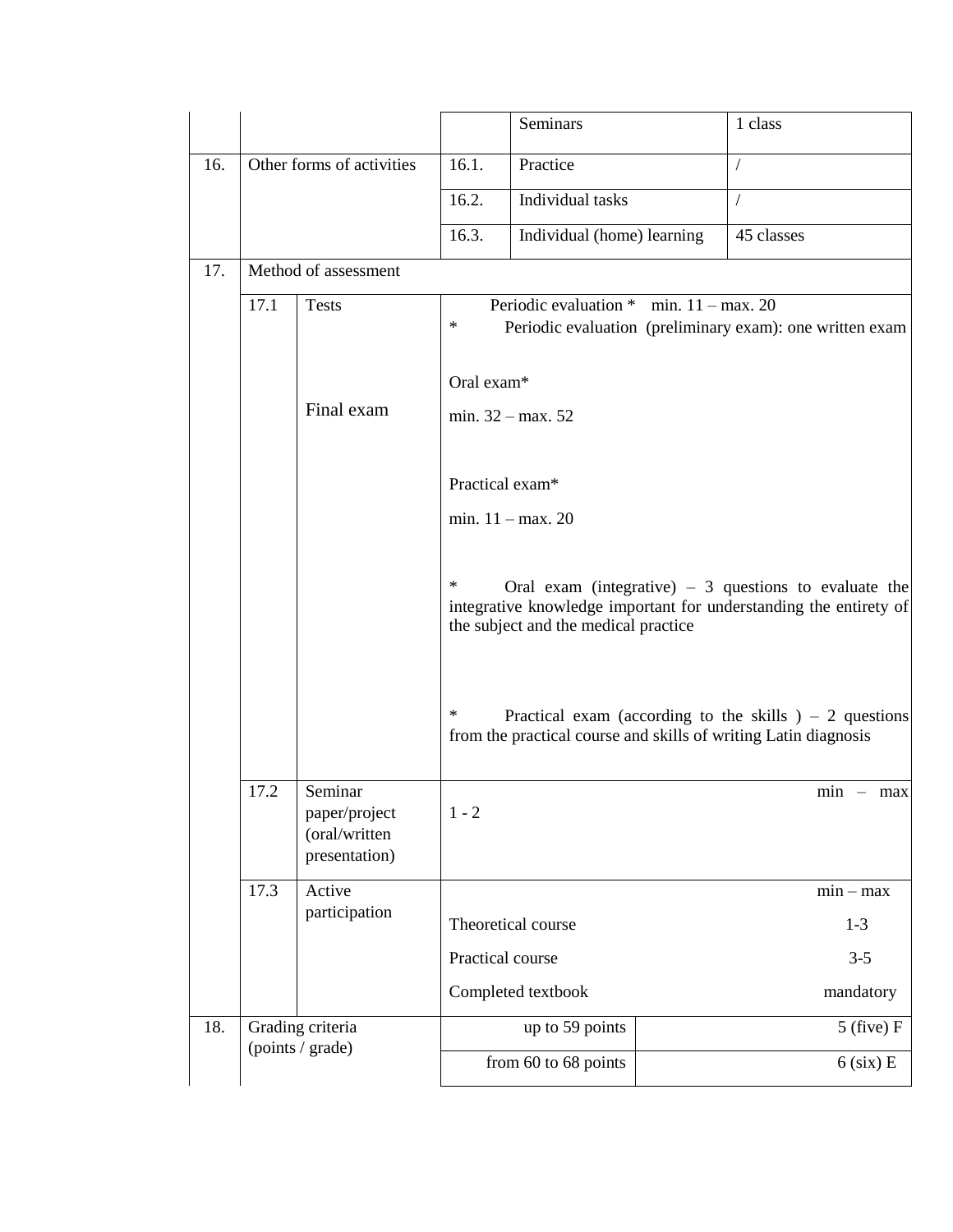|     |                                                        | from $69$ to 76 points                                                                                                            | $7$ (seven) D                                                                                                                 |  |  |  |  |
|-----|--------------------------------------------------------|-----------------------------------------------------------------------------------------------------------------------------------|-------------------------------------------------------------------------------------------------------------------------------|--|--|--|--|
|     |                                                        | from 77 to 84 points                                                                                                              | $8$ (eight) C                                                                                                                 |  |  |  |  |
|     |                                                        | from $85$ to $92$ points                                                                                                          | $9$ (nine) B                                                                                                                  |  |  |  |  |
|     |                                                        | from 93 to 100 points                                                                                                             | $10$ (ten) A                                                                                                                  |  |  |  |  |
| 19. | Requirement for signature<br>and taking the final exam | The student is required to actively follow all of the planned<br>activities.<br>Conditional criteria for assessment of knowledge: |                                                                                                                               |  |  |  |  |
|     |                                                        |                                                                                                                                   | To get a signature, the student should attend theoretical classes,<br>practical course and seminars and gain a minimum score. |  |  |  |  |

|     |                                                         |                                       |                                 | In order to access the final exam student should pass the<br>predicted continuous check or to win at least 30% of the total<br>number of points on the preliminary exam. In the exam<br>session, the student should first pass the preliminary exam and<br>then approach the final exam.<br>The final grade is formed according to the table of grades<br>based on the sum of points from all activities, continuous<br>checks, preliminary exam and final exam |                          |                     |      |  |
|-----|---------------------------------------------------------|---------------------------------------|---------------------------------|-----------------------------------------------------------------------------------------------------------------------------------------------------------------------------------------------------------------------------------------------------------------------------------------------------------------------------------------------------------------------------------------------------------------------------------------------------------------|--------------------------|---------------------|------|--|
| 20. |                                                         | Language of instruction<br>Macedonian |                                 |                                                                                                                                                                                                                                                                                                                                                                                                                                                                 |                          |                     |      |  |
| 21. | Method of monitoring the<br>quality of teaching process |                                       |                                 | Attendance of students to classes and interactive participation<br>in theoretical and practical lessons.                                                                                                                                                                                                                                                                                                                                                        |                          |                     |      |  |
| 22. | <b>Textbooks</b>                                        |                                       |                                 |                                                                                                                                                                                                                                                                                                                                                                                                                                                                 |                          |                     |      |  |
|     |                                                         | Mandatory                             |                                 |                                                                                                                                                                                                                                                                                                                                                                                                                                                                 |                          |                     |      |  |
|     |                                                         | 1.                                    | Praktikum po sudska<br>medicina |                                                                                                                                                                                                                                                                                                                                                                                                                                                                 | Janeska and associates   | MARIS,<br>Skopje    | 2010 |  |
|     | 22.1.                                                   | 2.                                    | <b>Forensic Pathology</b>       |                                                                                                                                                                                                                                                                                                                                                                                                                                                                 | Dominick DiMaio, Vincent | <b>CRC</b><br>Press | 2001 |  |
|     |                                                         |                                       |                                 |                                                                                                                                                                                                                                                                                                                                                                                                                                                                 | J.M. DiMaio, M.D.        | <b>LLC</b>          |      |  |
|     |                                                         |                                       |                                 |                                                                                                                                                                                                                                                                                                                                                                                                                                                                 |                          |                     |      |  |
|     |                                                         |                                       |                                 |                                                                                                                                                                                                                                                                                                                                                                                                                                                                 |                          |                     |      |  |
|     |                                                         | Additional                            |                                 |                                                                                                                                                                                                                                                                                                                                                                                                                                                                 |                          |                     |      |  |
|     | 22.2.                                                   | 1.                                    | Sudska medicina                 |                                                                                                                                                                                                                                                                                                                                                                                                                                                                 | Tasić and associates     | Zmaj, Novi<br>Sad   | 2006 |  |